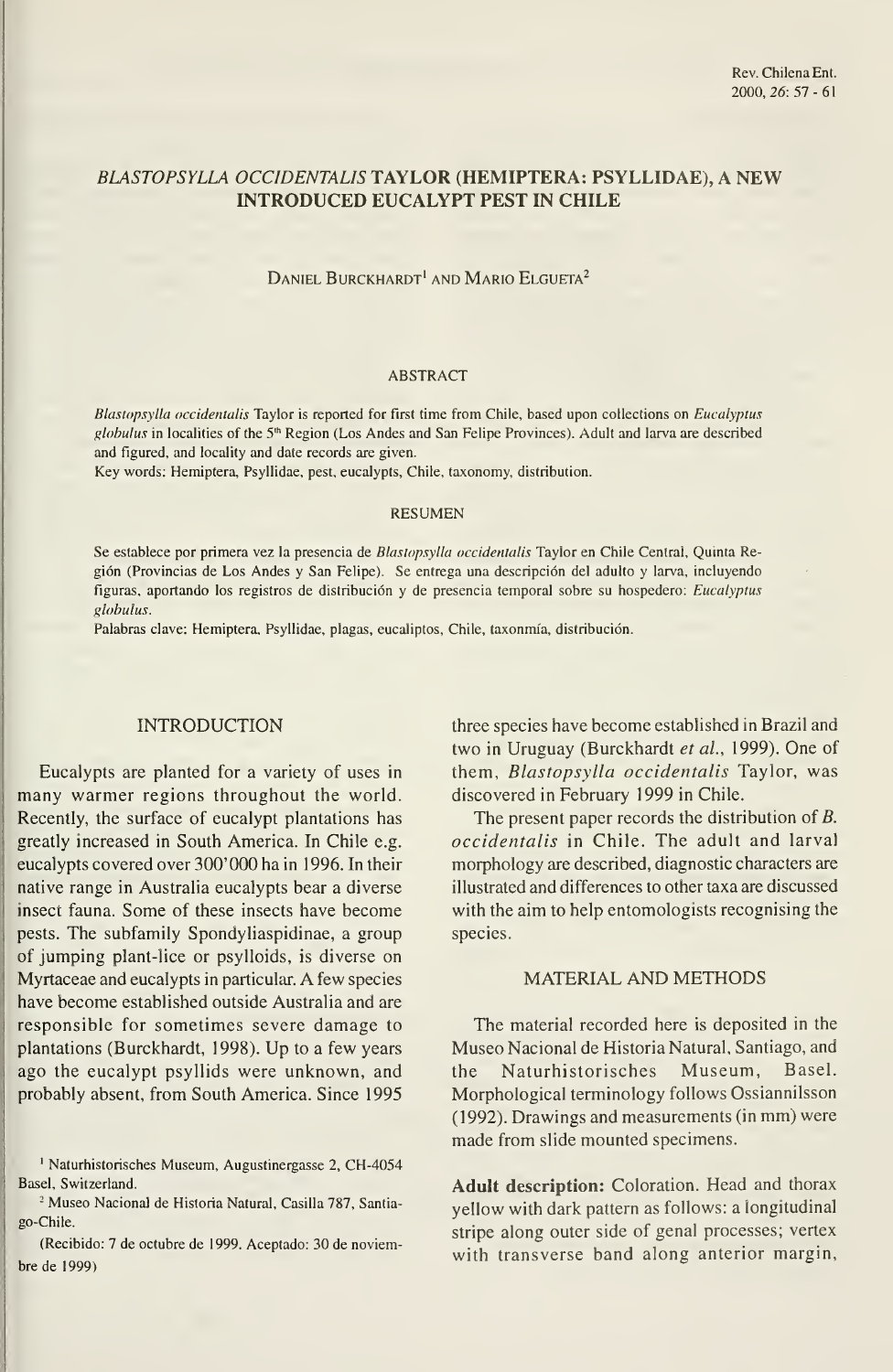longitudinal bands along lateral margins, and semicircular dot in the middle on either side of midline; four dots on the pronotum; two oval dots along foremargin of mesothoracic praescutum; five broad longitudinal stripes on mesothoracic scutum; entire abdominal tergites. Antennae greyish brown, segments 9 and 10 almost black. Forewings with light brown veins and greyish membrane, darker along outer and posterior margin. Genitalia of male yellow, of female dark brown with yellow base of subgenital plate. Males predominantly yellow, females with more extended dark coloration.

Structure. Head (fig. 2) as wide as thorax, strongly inclined from longitudinal body axis. Vertex trapezoidal, shortly setose, more or less evenly covered in microsculpture; genal processes shorter than vertex along mid-line, irregularly tapered, bearing a small blunt apical tubercle. Preocular sclerite forming small tubercle. Antenna (fig. 3) short, 0.96-0.98 times head width; with each a subapical rhinarium on segments 4, 6, 8 and 9; segment 10 bearing a short truncate and a long curved seta. Ultímate two rostral segments 0.31- 0.32 times as long as head width. Forewing (fig. 1) elongate, 2.42-2.48 as long as wide, 2.64-2.90 ti mes as long as head width, vein Rs weakly curved. Surface spinules present in all cells; apart from basal cells forming hexagonal pattern, leaving narrow spinule-free stripes along the veins. Metacoxa without meracanthus but with angular hump; metafemur with an inner apical lobe at tibial insertion, outer apical margin straight; metatibia 0.42-0.52 times as long as head width, strongly inflated towards apex, lacking a basal spine, bearing 2+3 small sclerotised apical spurs; metatarsus with <sup>1</sup> outer, claw-like sclerotised spur.

Male genitalia as in figs 4, 5, sparsely covered in relatively long setae. Proctiger 2-segmented, proximal segment with narrow lateral lobes which are longer than distal segment, 0.49 times as long (measured from base of distal to apex of proximal segment) as head width. Paramere lamellar, curved backwards, outer face covered in long setae, inner face with some long setae basally, with a row of 5- 7 heavily sclerotised pegs along foremargin in apical two thirds, with a group of 15-18 moderately sclerotised pegs apically, 0-6 sclerotised pegs along hind margin and a row of moderately long setae in the middle along hind margin. Basal portion of aedeagus broadly rounded proximally, straight distally; distal portion straight, apical inflation relatively short, oval; sclerotised end tube of ductus ejaculatorius S-shaped.

Female genitalia (fig. 6) cuneate, sparsely covered in relatively long setae. Proctiger 0.76 ti mes as long as head width, 4.22 times as long as subgenital plate, 1.81 times as long as circumanal ring, with strongly concave dorsal outline, apex separated from base by a membranous portion in apical three quarters, narrowly rounded apically. Subgenital plate weakly curved ventrally, acute apically. Válvula dorsalis with a row of dorso-apical teeth, valvula ventralis weakly sinuous, smooth (fig. 7).

Measurements. Head width 0.47-0.52; antenna length 0.45-0.5 <sup>1</sup> ; forewing length <sup>1</sup> .24- <sup>1</sup> .5 <sup>1</sup> ; male proctiger length (measured from base of distal to apex of proximal segment) 0.23; paramere length



Figura 1. Forewing of female (scale 0,3 mm).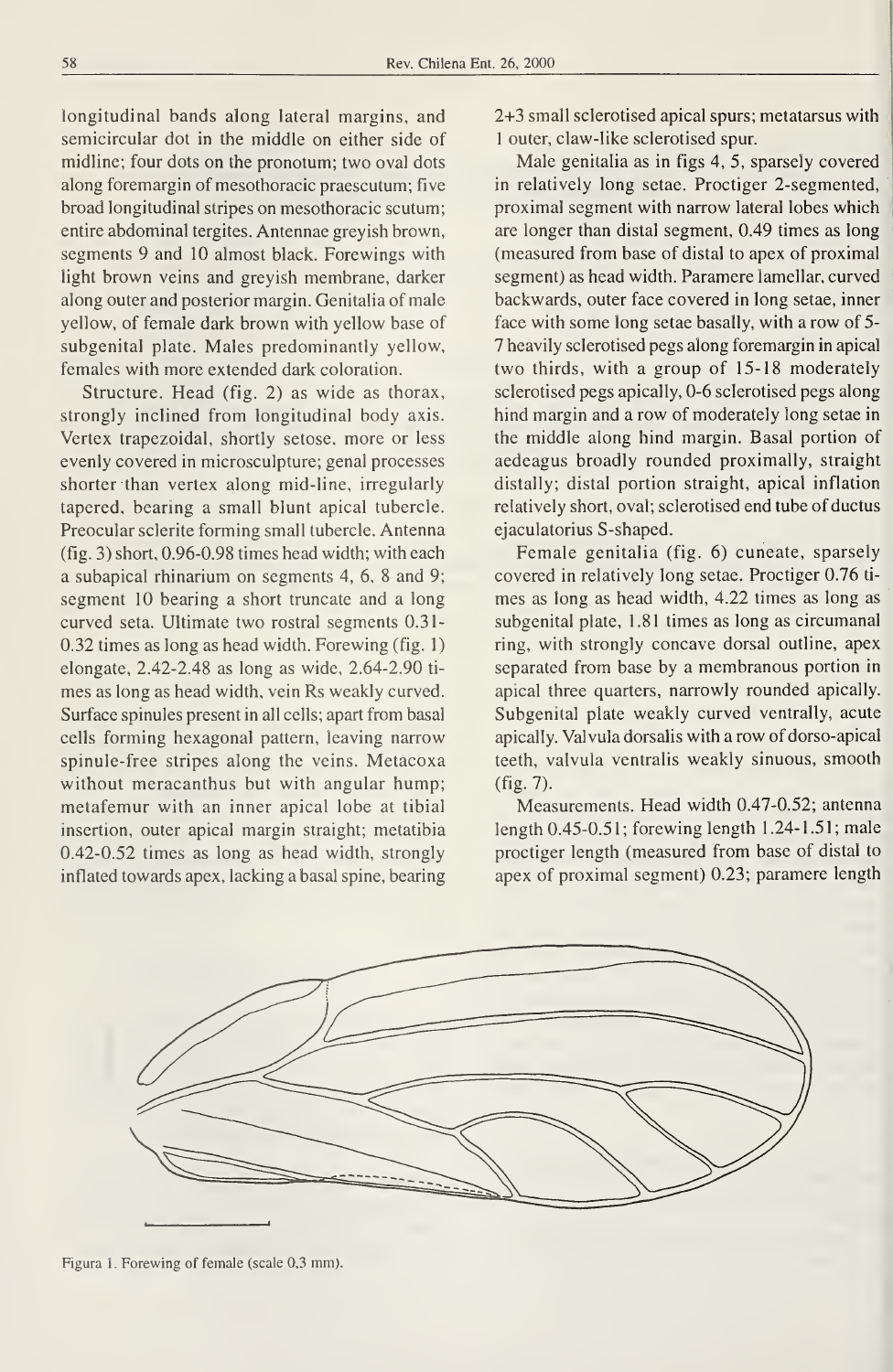

Figuras 2-5. 2. Head, dorsal aspect, of female (scale 0.2 mm). 3. Antenna of female (scale 0.2 mm). 4. Male genitalia, in profile (scale 0.1 mm). 5. Paramere, in profile, inner face (scale 0.1 mm).

0.20; length of distal segment of aedeagus 0.17; female proctiger length 0.40.

Last instar larva description: Coloration. Yellowish with antennal tips brown to dark brown.

Structure. Body (fig. 8) elongate, shortly setose. Thoracic tergites small. Forewing buds without humeral lobes, lacking specialised setae. Antennae 9-segmented, bearing a single subapical rhinarium on each of segments 3, 5, 7 and 8, segment 9 with a short truncate and a long curved seta. Caudal plate irregularly rounded, truncate apically, bearing 8-10 marginal lanceolate setae on each side. Anus ter minal, circumanal ring small, consisting of a single row of pores. Additional pore fields present consisting of  $1+1$  transverse, lateral rows of  $11-15$ circular, margined áreas along foremargin, and 3+3 transverse, lateral rows or groups of pores lacking

the margined circular arrangement and, therefore, appearing fainter. Tarsi with outer apical tubercle bearing 2 long setae, claws in subapical position, small (fig. 9). Tarsal arolium very small and membranous, often not visible (not drawn in fig. 9).

Comments. Within the Chilean psylloid fauna, Blastopsylla can be recognised by the angular metacoxae, lacking meracanthi as well as the ter minal antennal segment bearing one curved long and one truncate short seta, in the adult, and the very membranous, hardly visible tarsal arolium combined with 9-segmented antennae and additional pore fields on the caudal plate in the larva. For a key to Chilean genera see Burckhardt (1994). Blastopsylla differs from other Spondyliaspidini by the very long posterior lobes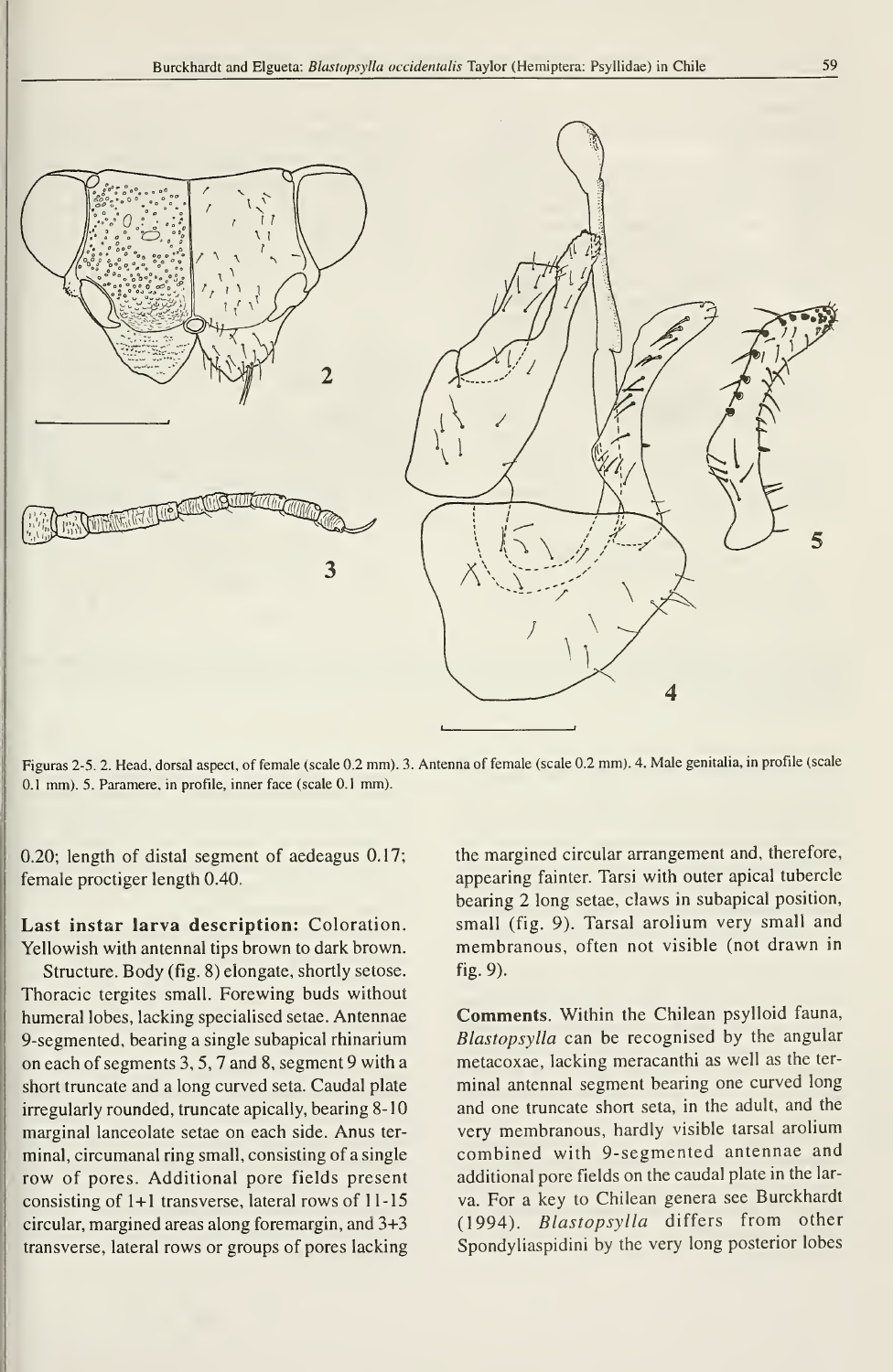

Figuras 6-9. 6. Female genitalia, in profile (scale 0.2 mm). 7. Inner and ventral valvulae, in profile (scale 0. <sup>1</sup> mm). 8. Fifth instar larva; left dorsal view with details of pores and seta; right ventral view (scale 0.5 mm, details scale 0.1 mm). 9. Tarsal apex of fifth instar larva (scale 0.1 mm).

on the basal segment of the male proctiger and often in the presence of a single spur on the metabasitarsus. From Ctenarytaina, another spondyliaspidine genus whose introduction into Far Northern and Central Chile is also recent (Anonymous, 1999; González, 1999), Blastopsylla can be separated by the lack of an outer subapical comb of bristles on the mesotibia (Taylor, 1985).

Distribution and host plants: Blastopsylla occidentalis Taylor, 1985 was described from Western Australia, South Australia, New South Wales, Qúeensland, New Zealand and California. Subsequently it was reported from Mexico (Hodkinson, 1991) and Brazil (Burckhardt et al., 1999).

According to Taylor (1985), B. occidentalis was collected on following Eucalyptus species (\* species on which larvae were collected): E. microtheca F. Muell., E. rudis Endl., E. gomphocephala DC, E. camaldulensis Dehnh., \*£. platypus Hook., \*£.

oleosa F. Muell., \*E. forrestiana Diels., E. microneura Maiden & Blakely, \*E. nicholii Maiden & Blakely, E. spathulata Hook. In the New World, the psyllid was collected on E. spathulata in California, on E. sp. in Mexico, on E. urophylla and hybrids of  $E$ . urophylla and  $E$ . grandis in Brazil, and on E. globulus in Chile.

In Chile B. occidentalis was recently founded in localities of the 5<sup>th</sup> Region: Los Andes Province, Los Graneros (32° 46' 22" S, 70° 35' 25" W), Los Quillayes (32° 50' 44" S, 70° <sup>3</sup> 1' 5 <sup>1</sup> " W), El Castillo (32° 53' 08" S, 70° 38' 37" W), and San Felipe Province, Fundo 7 Amigos (32° 43' 59" S, 70° 44' 52" W); all collections on Eucalyptus globulus in January, February, May, June, September, October, November and December - 1999 by J. Mondaca, M. Guerrero and M. Elgueta. This record is added to the previous detection of Ctenarytaina eucalypti (Maskell), established in some localities of the Provinces of Arica and Iquique in the Far North of Chile, and Provinces of San Felipe and Los Andes in Central Chile.